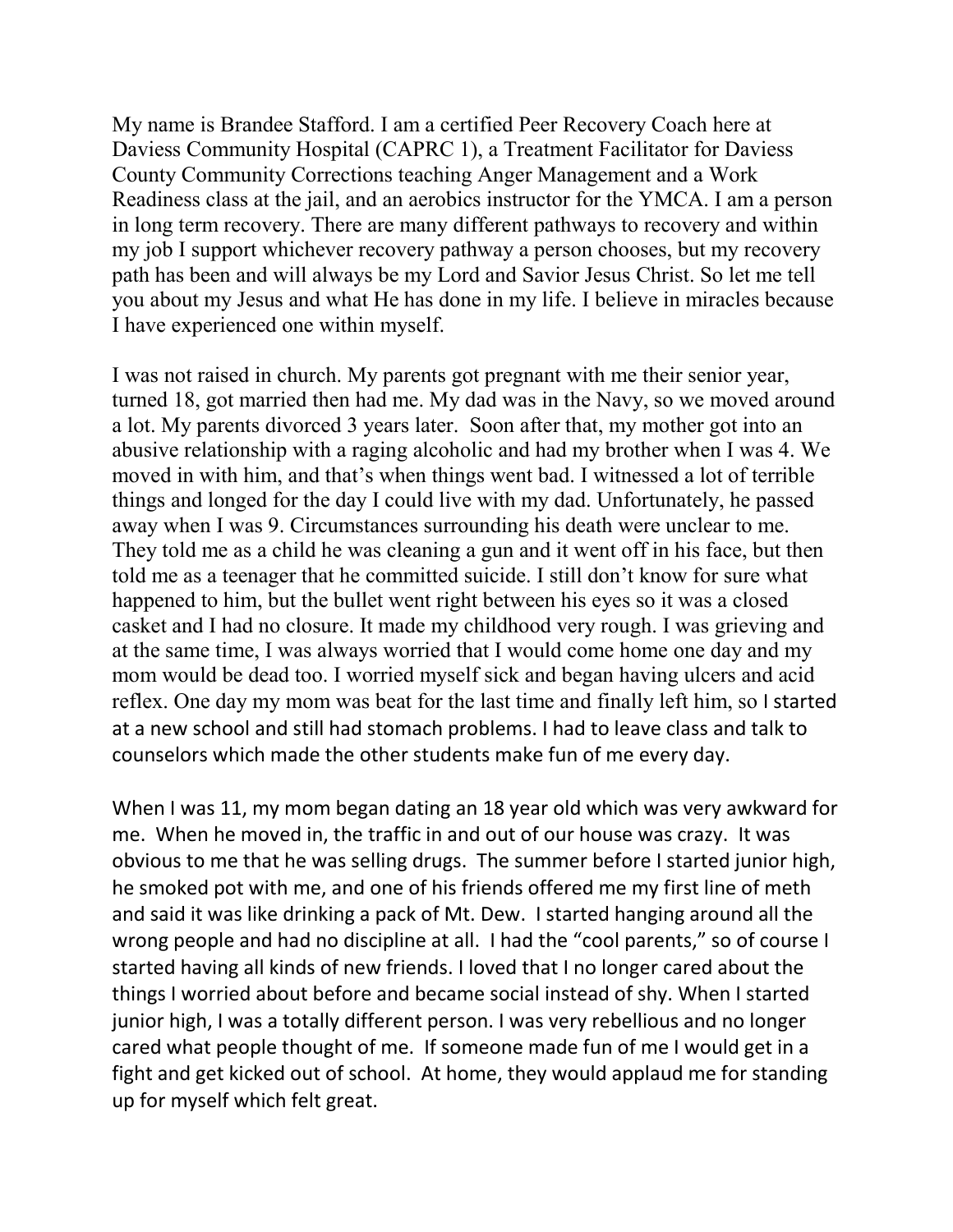Things spiraled down from there. What started as a weekend thing became an everyday thing. I would come home and my friends would be partying with my parents when I wasn't even there. That's just who my mom was. She loved everyone, opened her home to everyone, she never knew a stranger. She had a very big heart, was loving and nurturing, but the choices she would make made our lives tough. I became determined to do something different with my life than the example she had made. My mom and her boyfriend broke up and she started seeing the man who lived across the street, who she eventually married, which made her ex-boyfriend very angry. He made our lives miserable. My step-dad moved to Florida to get away from it all. When I turned 18, the summer before my senior year, my mom followed him. Social security checks started coming straight to me, so evidently she thought I was ready to handle life on my own. I came home to an empty Jamestown apartment and a whole lot of overdue bills. Determined, I found rides to school, paid the bills, paid for my senior pics, paid for my cap and gown, and applied for college on my own. I didn't see her all year, until my graduation day. I was on the floor with my classmates. I looked up and there she was. She was so beautiful. Better than I think I had ever seen her look. I started bawling my eyes out and instantly forgave her for everything. She said she needed to get away to get sober and by the looks of her, it was true. We talked every day and were closer than ever. She and her husband moved back.

I started attending college at USI. Throughout the week I did great, but on the weekends I was drinking and smoking pot. I stayed there for summer school to stay away from Washington and the harder drugs. My second year in college, my mom was diagnosed with breast cancer and wanted me to come home to take care of her, so I quit school and came home. It was in late Stage 4 and it was awful. She lost her breast, her hair and endured a lot of pain. She fought for 2 years and we thought it was gone. Her hair started growing back, and she was doing much better. We were best friends, and we spent every single day together. You could be in a bad mood and walk in the room and my mother would instantly brighten your day and make it better. She was one of a kind.

Around this time, I met someone. We got engaged, moved in together, and had my oldest son. I was happy with my life, my pregnancy, and my home. After I had him, my mom would come to stay the night on the nursery floor to help me get some sleep. I was in a lot of pain from my emergency C-Section and my script ran out, so my mom offered me some of her OxyContin.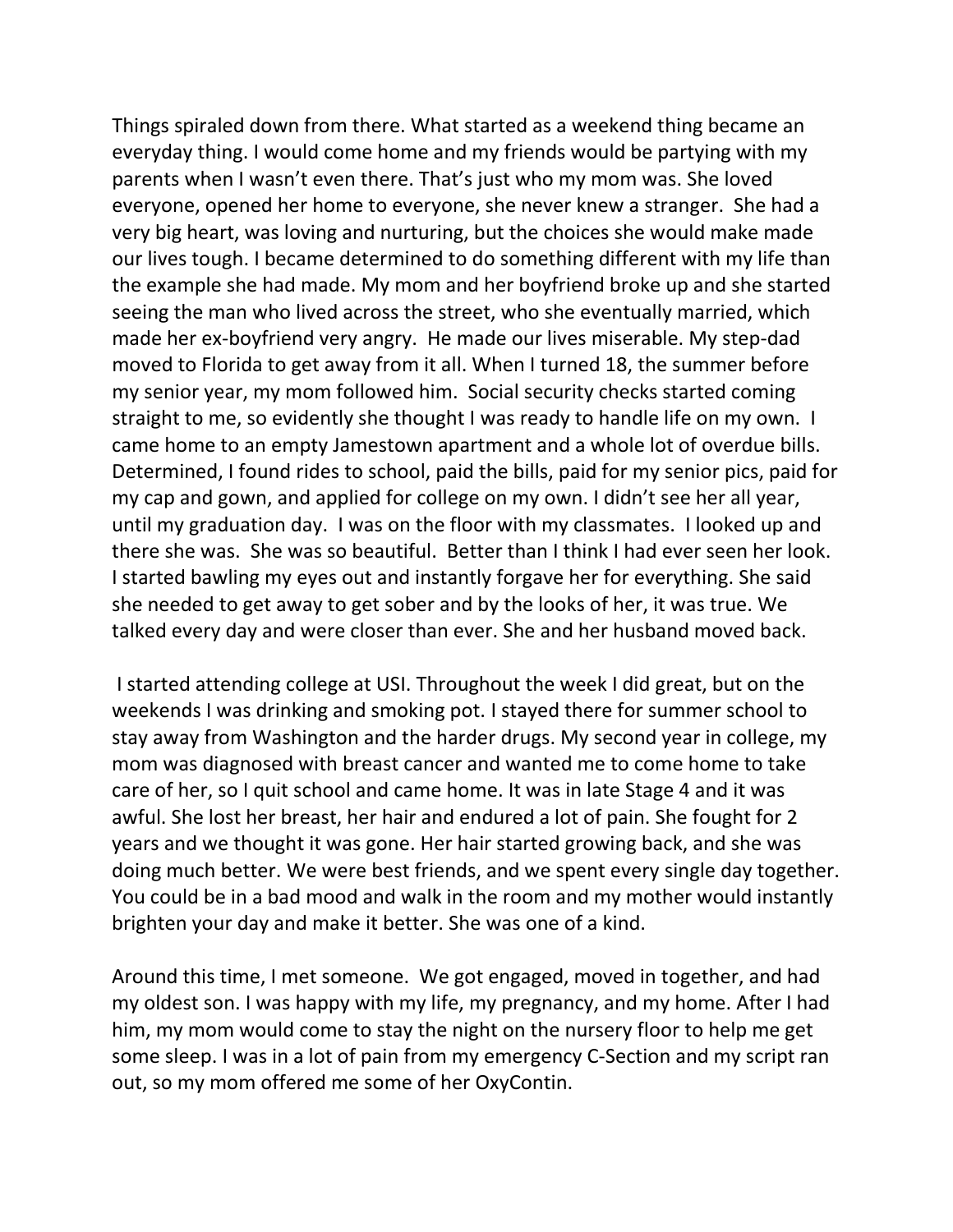My fiancé, my brother, my step-dad, and I were all taking them. I was hooked. Her cancer came back full force, in her bones this time. Her husband left and my brother went to jail, so she lost her desire to live. She started taking anything she could to ease her pain. One day, she got ahold of some methadone. Her fever spiked and she was delusional, so I rushed her to the hospital. The mixture of the methadone and her chemo treatment put her in the ICU. She had her 42<sup>nd</sup> birthday in there and died a week later. I blamed myself. I wished I would have helped her get healthy and not taken her pills…why did I take her pills?! I started getting more heavily into drugs, doing anything I could to numb the pain, and I mean *anything* I could get my hands on. My fiancé and I had split up, and I was living in my car. That is when my deep dark addiction began. I met someone, tried moving away, ended up getting pregnant with my second son, splitting up with my boyfriend, and I ended up back in Washington, living in Jamestown once again. Someone called CPS on me, and my kids were taken from me a week later. I lost complete control of my life, ended up homeless and using a needle. It seemed as inflicting pain upon myself took away the pain in my heart. My heart literally ached and I felt completely worthless, but I couldn't stop myself no matter how bad I wanted to.

I was like Paul in (Romans 7:15-25), "*For what I wanted to do, I did not do, but what I hated, I done. It was no longer I who done it, but sin living in me*." Sin will take you farther than you ever expected to go, it will keep you longer than you ever expected to stay, and it will cost you more than you ever expected to pay.

I would go visit my kids and treasured every moment we spent together, but leave them heartbroken and couldn't wait to get high to take away the pain. I hated the person I had become and thought maybe my boys would be better off without me. I just about overdosed one day, and found myself waking up and gasping for air. I was out a whole 24 hours. A good day for me was having pain pills in the morning and throughout the day, a shot or two of meth around lunch, and then a xanax and a joint to calm down in the evening. I was very dependent upon these things and felt like I was going to die if I didn't have them. I did anything and everything to get drugs. What a miserable life to live. I tried checking myself into rehab a few times, but I stayed connected to people who would bring me drugs while I was trying to get sober. My family had pretty much given up on me and I started turning to self-help books, staying up high all night to read.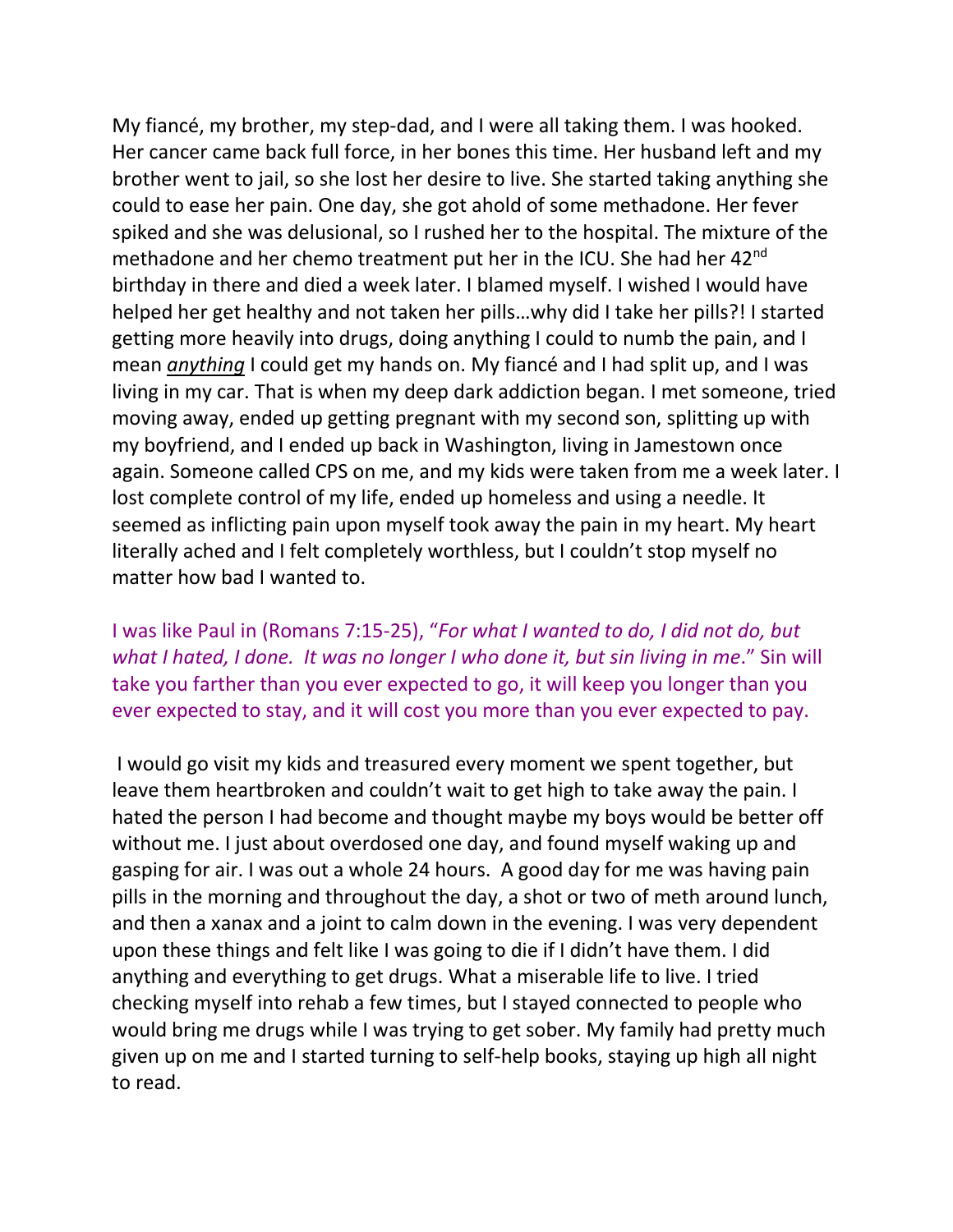Some talked about Jesus, and I started writing Him poems, but I never once cried out to Him. I felt like He was disappointed in me and that I had to get better before I could stand before Him.

Finally, I got caught with a syringe on me and went to jail. I got 6 months house arrest. What once was in the darkness had been brought to light for all to see and that's when the devil lost his hold on me. I had hit rock bottom. Sometimes God lets us hit rock bottom, so that we discover he is the rock at the bottom…The solid foundation to rebuild our life upon which is exactly what I discovered. I humbly fell to my knees and I gave up trying to do things in my own strength. I cried out to God and surrendered my all to Him! My cousin invited me to church the Sunday before I started my house arrest. The message was, "Come as You Are," which felt like it was directed right to me. At the end, the pastor invited anyone who felt like it was time to be baptized and die to your old life to come up. It almost felt like I had been pushed out of my seat, the feeling was so strong, so I went!! I was born again on March 4, 2012… I have been clean and sober ever since! As I went under that water and died with Christ, I died to my old life, and when I rose again, I became a new creation – a child of God! I envisioned it as it was happening and I felt all of my shame and guilt just wash away!

I had to do my house arrest in the home of a friend who was also an addict. They were cooking meth in the basement and I could smell it coming up through the vents, and only by the grace of God was I able to stay sober. I kneeled and asked God for his help every morning and read His word most of the day. I posted Bible verses all over. A few I really had to focus on was (Proverbs *3:5-6) "Trust in the Lord with all your heart and lean not on your own understanding; in all your ways submit to Him, and He will make your paths straight." And (Galatians 6:9) "Let us not become weary in doing good, for in due time you will reap a harvest if you do not give up."* I had to stop trying to understand why my life was the way it was, and trusted that God has a plan for it all. Do well and He will guide me. During that time, I only watched TBN and listened to Christian music. The thought of drugs made me sick, he took that desire from me and replaced it with His desires. He helped me to face my pain and grief instead of running from it. He loved me just the way I was. I was so thankful for Him in my life. I didn't have a father growing up, but now I finally had one that loved me, and I wanted nothing more than to make Him proud!! God loves being a Father to the fatherless. I asked him every day to change me.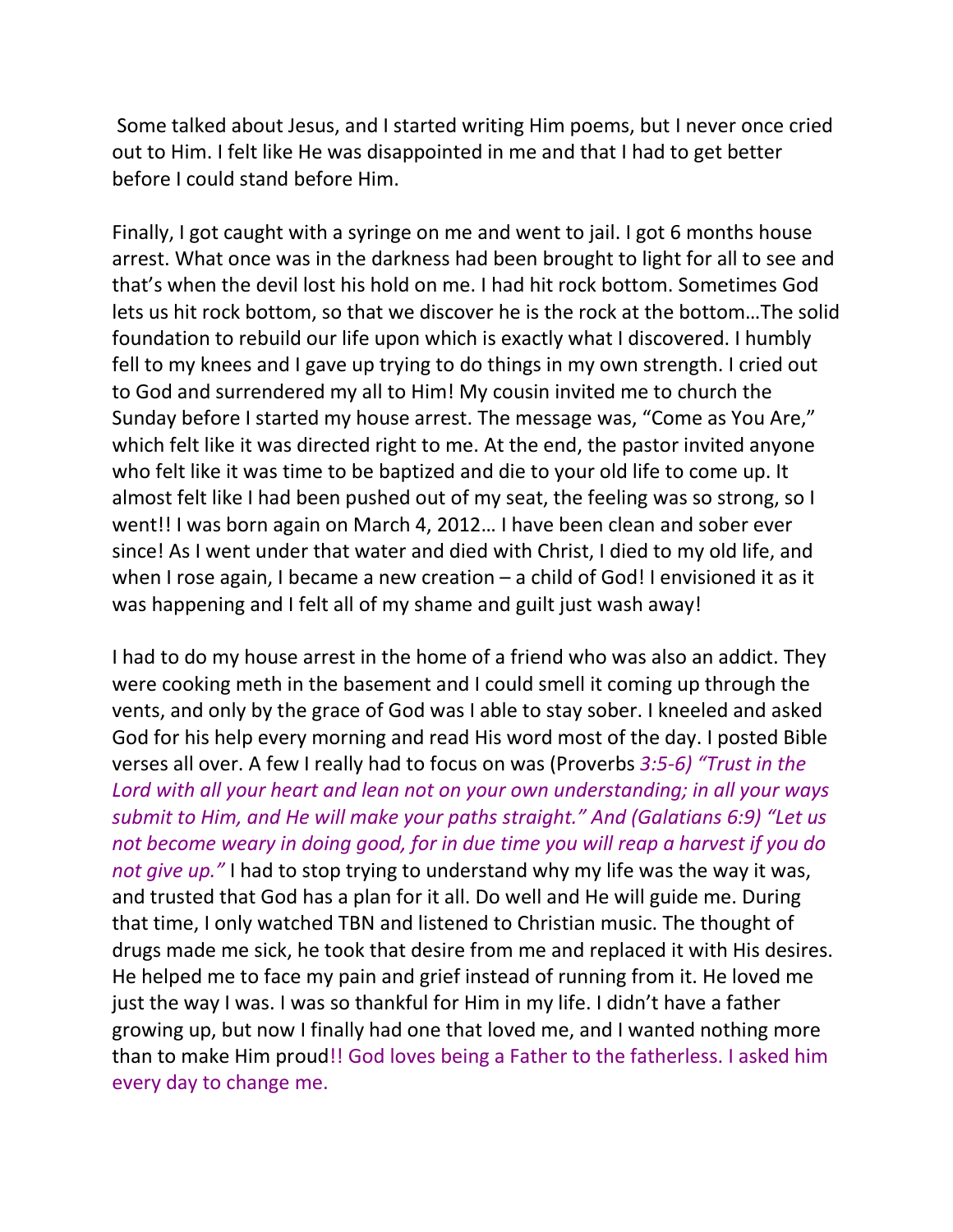He started dealing with me about my smoking 2 months later, and by His grace, I was able to quit that too. I just envisioned every time I took a drag, that I was choking out Jesus which made it easy for me. You don't have to be perfect as a follower of God, you just have to have the desire to change and he will work with you. At my one year sober mark I decided to go out and celebrate and ended up pregnant with my youngest son. After that I decided I would be a single mom of three boys, not date anyone, and focus on my kids and Jesus. I grew so deeply in my relationship with God during that time, and I always said that Jesus was my spiritual husband and decided to stay pure and wait for the man God had for me. I believed with all my heart that if I was patient and waited on God that in His timing, he would bring me a man who loves Him and that we would have an amazing marriage that honors God because we chose to do it His way.

That's exactly what he did! Grant and I got married on May  $11<sup>th</sup>$ , 2019. We dated for a few months, got engaged on my 6 year anniversary of being sober, and got married a year later, staying pure the whole time. It makes the man even more attractive when he is willing to wait for you… and way more trustworthy. During our engagement, we began building a home for our blended family of 7 and it was finished the week of our wedding. Grant and I stayed at our new home for the first time on our wedding night which was our first time together as well. How awesome is that? We are united as one and continue to grow together as a family, keeping Christ right at the center of it all. It's absolutely beautiful having a Christ-centered marriage, because if you want to be obedient and pleasing to the Lord, you're naturally going to want to be good to your spouse. The day I went to look for my wedding dress, my aunt Michelle, which is my dads' sister, said she wanted to buy my wedding dress in place of my dad (and come to find out it was on the exact day that my dad passed away, and we didn't even realize it until after). My aunt Michelle has accepted me into her family, and treats me and my kids as if we are her own. It always bothered me that I wouldn't have my dad to walk me down the aisle and give me away, but my oldest son, the one who took the brunt of my terrible choices, got to walk me down the aisle and give me away instead, which was a real tear jerker. Since I have given my life to Christ, everything I've ever needed, He has always been there for me! He has restored me and my life to the fullest! It makes me drop to my knees in thankfulness every day. My transformed life has spoken into the lives of my children, and I have broken the generational curse on my family. I've been blessed with a God fearing husband and we get to raise our boys up to know the Lord.